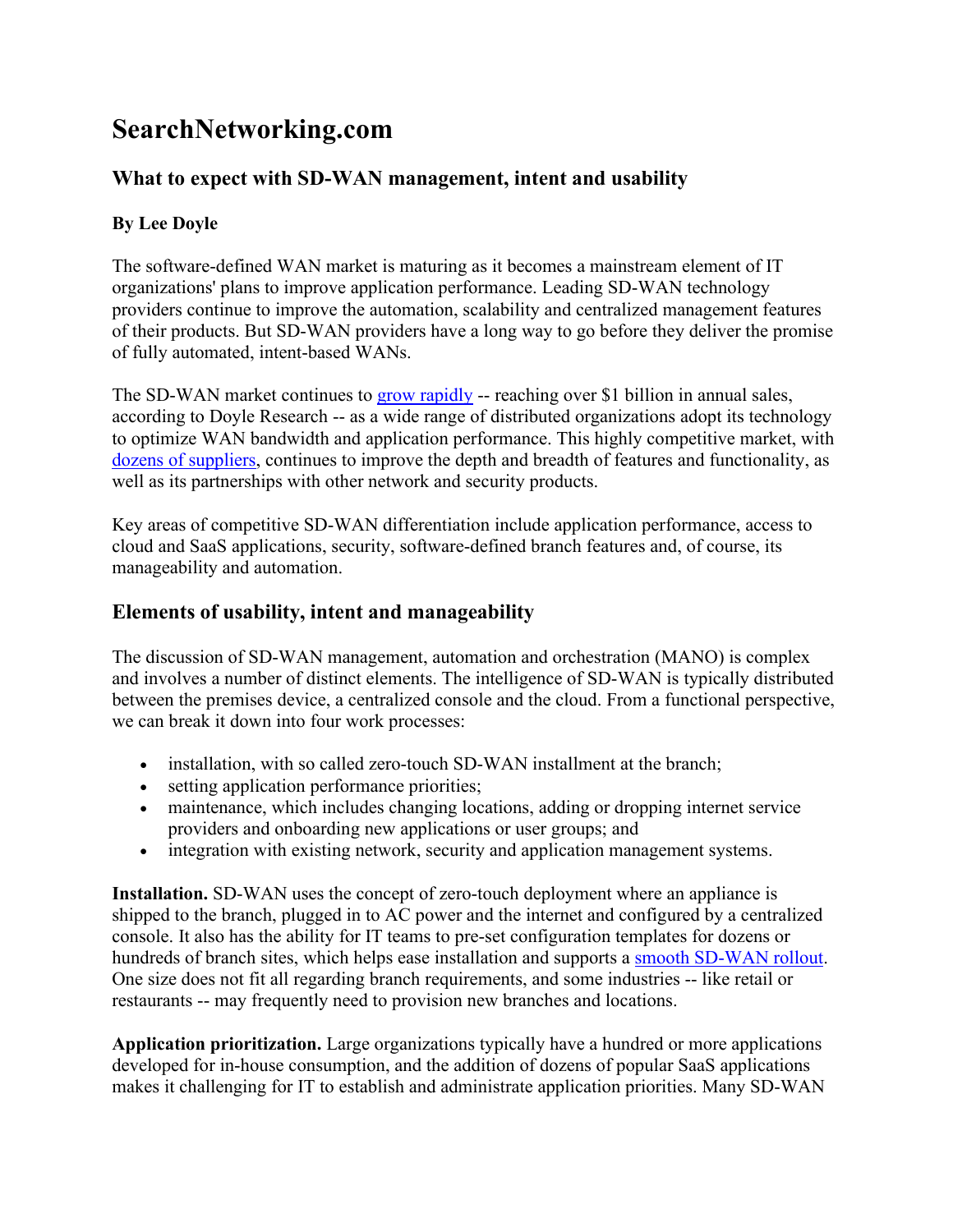products have pre-set policies for certain application types, like [unified communications](https://searchunifiedcommunications.techtarget.com/feature/UC-network-management-embraces-automation-AI-SD-WAN) and video.

Automating the intent of users and IT administrators with regards to application performance is complex, as it requires end-to-end measurement of traffic between the branch and data center or the branch and cloud. Traffic must then shift to the most appropriate link and adhere to ITdirected prioritization policy.

Most SD-WAN products can identify and prioritize leading SaaS applications like Office 365 and Salesforce. SD-WAN products offer plenty of options to set application and security policies for locations or user groups. IT teams will likely find it complex to administer and keep these policies current in changing IT environments.

**Ongoing maintenance of SD-WAN systems.** SD-WAN offerings provide [management consoles](https://searchnetworking.techtarget.com/tip/How-to-assess-an-SD-WAN-product-and-determine-which-you-need) that experienced IT personnel can use at a centralized location. These dashboards can graphically illustrate the health of the network -- e.g., slowdowns and brownouts -- and the current performance of key applications. These consoles can help IT quickly identify the location of any problem, determine the likely cause and -- with multiple WAN circuits -- automatically route traffic over the best link, based on specified application priorities. SD-WAN management systems also help IT make changes to locations and user groups, add new applications and change security policies, among other things.

**Integration with IT management systems.** The integration between SD-WAN management consoles and existing network, security and other management systems is critical for maintaining overall IT health. Examples of [management integration](https://searchnetworking.techtarget.com/tip/What-to-consider-when-integrating-SD-WAN-and-ITSM-tools) include unified communications, network security and application performance management systems.

Most SD-WAN products integrate with leading network security products -- like Palo Alto Networks and Zscaler -- but vary in their level of integration from a management perspective. In many cases, SD-WAN is yet another management console in IT swivel chair management.

#### **MANO and managed SD-WAN services**

SD-WAN technology is increasingly delivered as a service by communications service providers, managed service providers (MSPs), IT outsourcers and channel partners. [Managed](https://searchnetworking.techtarget.com/feature/Managed-SD-WAN-providers-ranked-in-new-market-report)  [SD-WAN service providers](https://searchnetworking.techtarget.com/feature/Managed-SD-WAN-providers-ranked-in-new-market-report) require more robust MANO capabilities than most enterprise users. In addition to scale, an important feature is the concept of multi-tenancy -- being able to operate multiple, independent networks on the same product to deliver services to several customers at the same time.

MSPs also require highly customized dashboards, automated customer provisioning and the ability to easily integrate with third-party management systems. Versa Networks and VMware have focused on meeting these MSP requirements, including multi-tenancy.

#### **Key trends in SD-WAN management and intent**